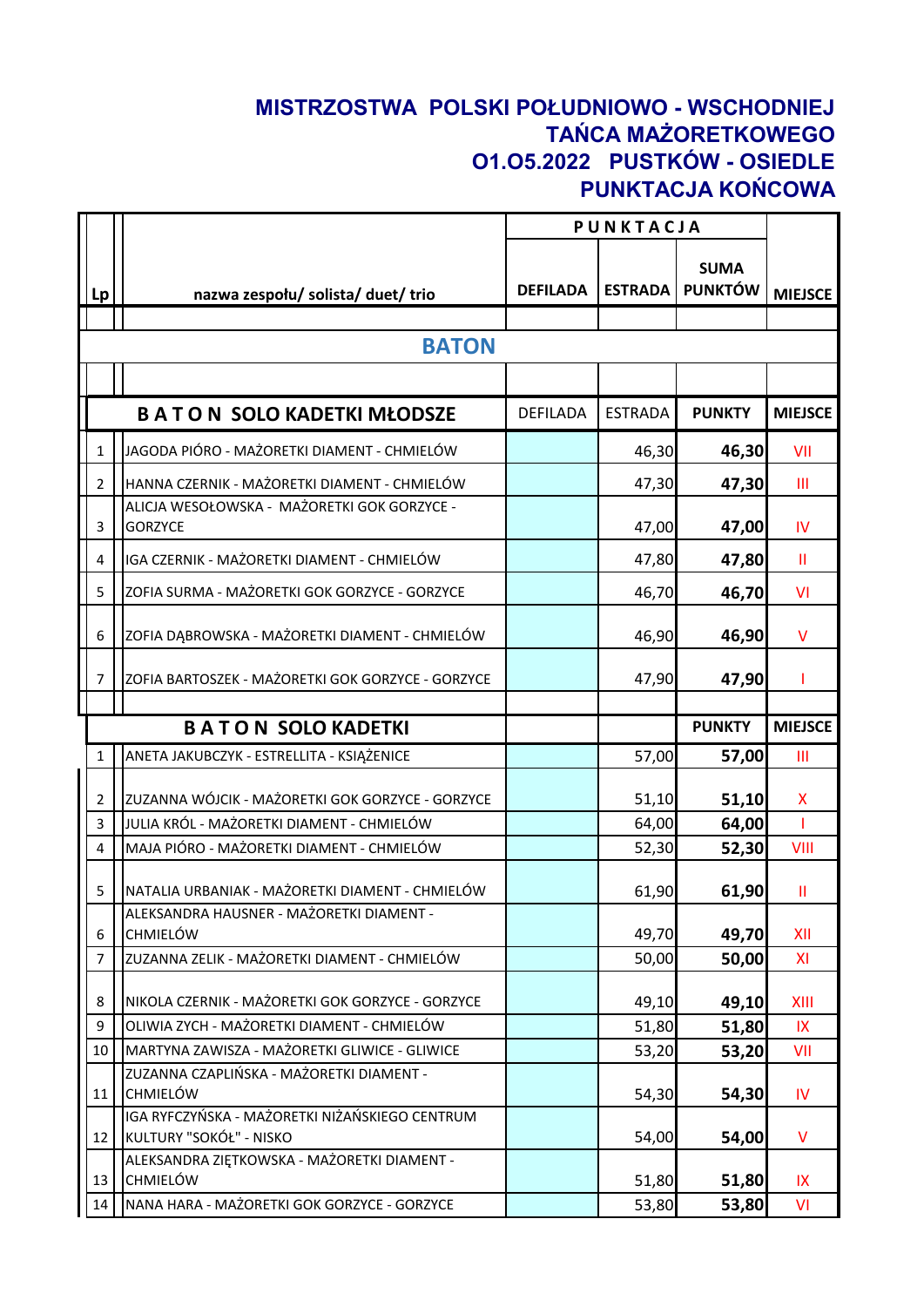|                | <b>BATON SOLO JUNIORKI</b>                                                |       | <b>PUNKTY</b> | <b>MIEJSCE</b> |
|----------------|---------------------------------------------------------------------------|-------|---------------|----------------|
| $\mathbf{1}$   | KLAUDIA NOGA - JUPITER - PILZNO                                           | 66,70 | 66,70         | Ш              |
| $\overline{2}$ | LAURA ŻEBRACKA - VIVID II - JAĆMIERZ                                      | 55,70 | 55,70         | X              |
| 3              | EMILIA MAŁEK - MAŻORETKI DIAMENT - CHMIELÓW                               | 62,30 | 62,30         | VII            |
| 4              | AMELIA MADEJ - MAŻORETKI GOK GORZYCE - GORZYCE                            | 53,90 | 53,90         | XIII           |
| 5              | JULIA PAŃCZYK - ESTRELLITA - KSIĄŻENICE                                   | 61,80 | 61,80         | IX             |
| 6              | AMELIA ZYCH - MAŻORETKI DIAMENT - CHMIELÓW                                | 62,50 | 62,50         | VI             |
| $\overline{7}$ | JUSTYNA GĘBARA - JUPITER - PILZNO                                         | 65,70 | 65,70         | Ш              |
| 8              | JULIA ZAWISZA - MAŻORETKI GLIWICE - GLIWICE                               | 77,20 | 77,20         | T              |
| 9              | ZOFIA CUDO - MAŻORETKI DIAMENT - CHMIELÓW                                 | 63,50 | 63,50         | V              |
| 10             | EMILIA FYDRYCH - VIVID II - JAĆMIERZ                                      | 62,00 | 62,00         | VIII           |
| 11             | ZUZANNA CAGARA - MAŻORETKI NIŻAŃSKIEGO CENTRUM<br>KULTURY "SOKÓŁ" - NISKO | 65,10 | 65,10         | IV             |
| 12             | ŁUCJA SURMA - MAŻORETKI GOK GORZYCE - GORZYCE                             | 55,60 | 55,60         | XI             |
| 13             | NEOMI HARA - MAŻORETKI GOK GORZYCE - GORZYCE                              | 55,10 | 55,10         | XII            |
|                |                                                                           |       |               |                |
|                | <b>BATON SOLO SENIORKI</b>                                                |       | <b>PUNKTY</b> | <b>MIEJSCE</b> |
| 1              | GABRIELA NIEMIEC - VIVID III - JAĆMIERZ                                   | 71,40 | 71,40         | IV             |
|                | WERONIKA WESOŁOWSKA - NIEPOŁOMICKIE MAŻORETKI -                           |       |               |                |
| $\overline{2}$ | NIEPOŁOMICE                                                               | 68,80 | 68,80         | VII            |
| 3              | KLAUDIA WOLAK - MAŻORETKI DIAMENT - CHMIELÓW                              | 60,70 | 60,70         | XI             |
| 4              | ALICJA NOWAK - JUPITER - PILZNO                                           | 71,40 | 71,40         | IV.            |
| 5              | MARTYNA KWOSKA - ESTRELLITA - KSIĄŻENICE                                  | 69,30 | 69,30         | VI             |
| 6              | WIKTORIA KONEFAŁ - MAŻORETKI DIAMENT - CHMIELÓW                           | 73,40 | 73,40         | Ш              |
| $\overline{7}$ | MARCELINA JANIGA - JUPITER - PILZNO                                       | 64,00 | 64,00         | X.             |
| 8              | NIKOLA KIEŁBASA - VIVID III - JAĆMIERZ                                    | 67,80 | 67,80         | VIII           |
| 9              | EWELINA OLSZEWSKA - MAŻORETKI DIAMENT - CHMIELÓW                          | 67,70 | 67,70         | IX             |
| 10             | AGNIESZKA PERA - MAŻORETKI GLIWICE - GLIWICE                              | 81,40 | 81,40         |                |
| 11             | MARTYNA POZNAŃSKA - JUPITER - PILZNO                                      | 77,10 | 77,10         | Ш              |
| 12             | OLIWIA NIEMIEC - VIVID III - JAĆMIERZ                                     | 69,70 | 69,70         | V              |
|                |                                                                           |       |               |                |
|                | <b>BATON DUO/TRIO KADETKI</b>                                             |       | <b>PUNKTY</b> | <b>MIEJSCE</b> |
| $\mathbf{1}$   | OLIWIA ZYCH, JULIA KRÓL - MAŻORETKI DIAMENT -<br><b>CHMIELÓW</b>          | 53,60 | 53,60         | Ш              |
| 2              | MARTYNA SKOMRA, AMELIA PIETRUCHA - INCANTO -<br><b>RZESZÓW</b>            | 57,70 | 57,70         | т              |
| 3              | LILIANA JANOWSKA, ALEKSANDRA WILK - MAŻORETKI<br>DIAMENT - CHMIELÓW       | 52,60 | 52,60         | Ш              |
|                |                                                                           |       |               |                |
|                | <b>BATON DUO/TRIO JUNIORKI</b>                                            |       | <b>PUNKTY</b> | <b>MIEJSCE</b> |
| 1              | AMELIA ZYCH, EMILIA MAŁEK - MAŻORETKI DIAMENT -<br><b>CHMIELÓW</b>        | 62,70 | 62,70         | ı              |
| $\overline{2}$ | ANNA SZUBA, MARTYNA RAK - VIVID II - JAĆMIERZ                             | 60,80 | 60,80         | Ш              |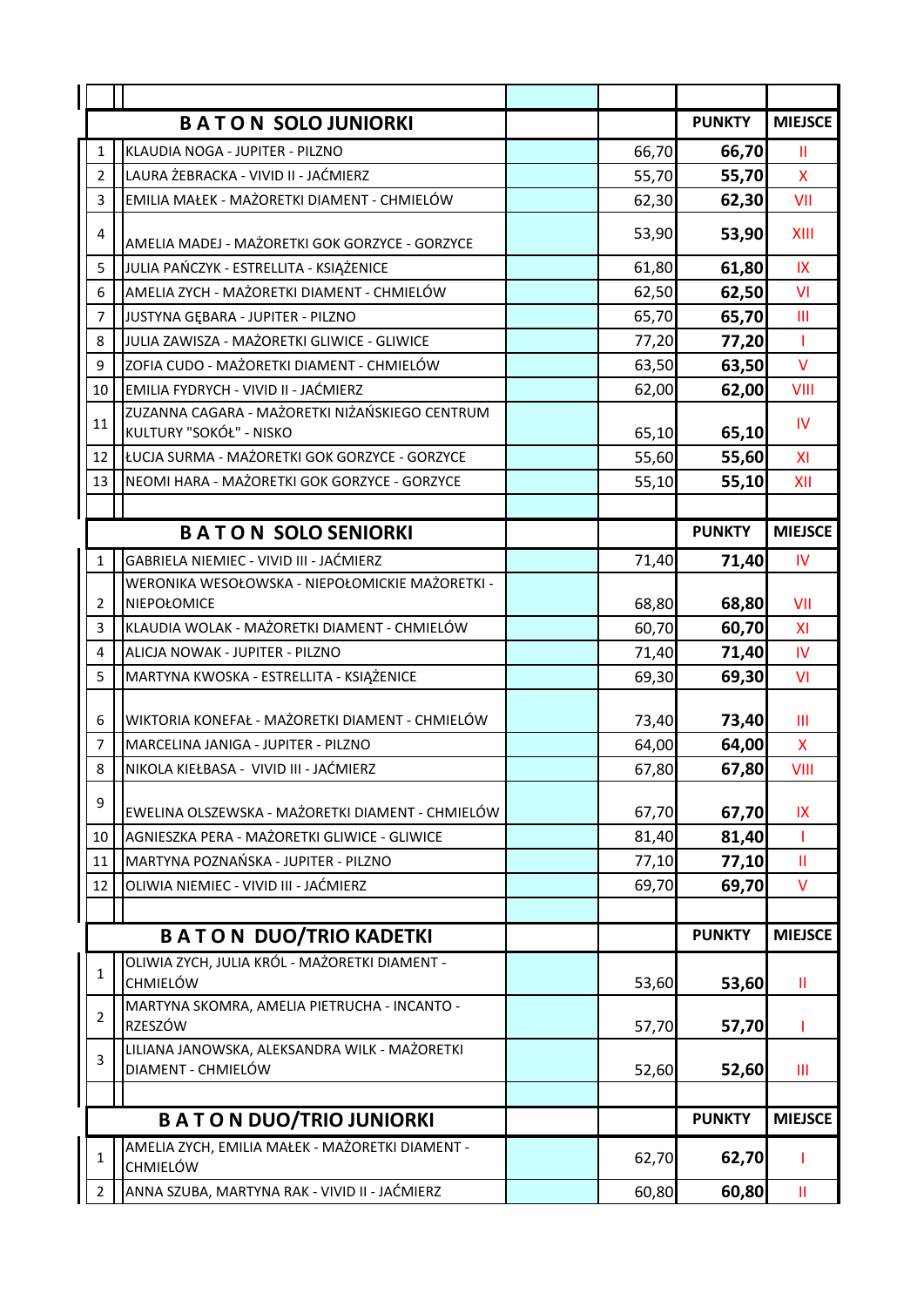| 3              | JULIA PAŃCZYK, JULIA KRAJEWSKA - ESTRELLITA -<br>KSIĄŻENICE                                  |                 | 59,60          | 59,60         | Ш              |
|----------------|----------------------------------------------------------------------------------------------|-----------------|----------------|---------------|----------------|
| $\overline{4}$ | EMILIA FYDRYCH, JUSTYNA SZYCHOWSKA - VIVID II -<br>JAĆMIERZ                                  |                 | 58,70          | 58,70         | <b>IV</b>      |
| 5              | ZUZANNA TOMCZYK, ŁUCJA JANIAK - MAŻORETKI DIAMENT -<br><b>CHMIELÓW</b>                       |                 | 58,10          | 58,10         | $\vee$         |
|                |                                                                                              |                 |                |               |                |
|                | <b>BATON DUO/TRIO SENIORKI</b>                                                               |                 |                | <b>PUNKTY</b> | <b>MIEJSCE</b> |
| $\mathbf{1}$   | BLANKA FLAK, EMILIA FORTUNA - NIEPOŁOMICKIE<br>MAŻORETKI - NIEPOŁOMICE                       |                 | 64,90          | 64,90         | v              |
| $\overline{2}$ | WIKTORIA KONEFAŁ, EMILIA RODZEŃ - MAŻORETKI<br>DIAMENT - CHMIELÓW                            |                 | 74,20          | 74,20         |                |
| 3              | AGNIESZKA PERA, JULIA ZAWISZA - MAŻORETKI GLIWICE -<br><b>GLIWICE</b>                        |                 | 73,30          | 73,30         | Ш              |
| $\overline{4}$ | GABRIELA NIEMIEC, NIKOLA KIEŁBASA - VIVID III - JAĆMIERZ                                     |                 | 65,10          | 65,10         | <b>IV</b>      |
| 5              | NATALIA FRYZ, EWELINA OLSZEWSKA - MAŻORETKI<br>DIAMENT - CHMIELÓW                            |                 | 67,50          | 67,50         | Ш              |
| 6              | EWELINA SZELĄG, MAGDALENA KOT, GABRIELA<br>GRABOWSKA - NIEPOŁOMICKIE MAŻORETKI - NIEPOŁOMICE |                 | 63,90          | 63,90         | <b>VI</b>      |
|                |                                                                                              |                 |                |               |                |
|                | <b>BATON MINIFORMACJE KADETKI</b>                                                            |                 |                | <b>PUNKTY</b> | <b>MIEJSCE</b> |
| 1              | TIA I - WIELOPOLE SKRZYŃSKIE 4                                                               |                 | 51,80          | 51,80         |                |
|                |                                                                                              |                 |                |               |                |
|                | <b>BATON MINIFORMACJE JUNIORKI</b>                                                           |                 |                | <b>PUNKTY</b> | <b>MIEJSCE</b> |
| $\mathbf{1}$   | ESTRELLITA - KSIĄŻENICE 7                                                                    |                 | 60,60          | 60,60         |                |
| $\overline{2}$ |                                                                                              |                 |                | 0,00          |                |
|                | <b>BATON MINIFORMACJE SENIORKI</b>                                                           |                 |                | <b>PUNKTY</b> | <b>MIEJSCE</b> |
| $\mathbf{1}$   | NIEPOŁOMICKIE MAŻORETKI - NIEPOŁOMICE 5                                                      |                 | 66,50          | 66,50         | Ш              |
| $\overline{2}$ | JUPITER - PILZNO 5                                                                           |                 | 71,70          | 71,70         |                |
| 3              | VIVID III - JAĆMIERZ 6                                                                       |                 | 63,80          | 63,80         | Ш              |
|                |                                                                                              |                 |                |               |                |
|                | <b>BATON FORMACJE KADETKI</b>                                                                | <b>DEFILADA</b> | <b>ESTRADA</b> | <b>PUNKTY</b> | <b>MIEJSCE</b> |
| 1              | KALEJDOSKOP MINI - MAJDAN KRÓLEWSKI                                                          |                 | 62,50          | 62,50         |                |
| $\overline{2}$ | MAŻORETKI DIAMENT - CHMIELÓW 1x100 (D + E)                                                   | 54,80           | 64,30          | 119,10        |                |
|                |                                                                                              |                 |                |               |                |
|                | <b>BATON FORMACJE JUNIORKI</b>                                                               | <b>DEFILADA</b> | <b>ESTRADA</b> | <b>PUNKTY</b> | <b>MIEJSCE</b> |
| $\mathbf 1$    | JUPITER - PILZNO 1x100 (D + E                                                                | 69,80           | 66,40          | 136,20        |                |
| $\overline{2}$ | ESTRELLITA - KSIĄŻENICE 4x25 (D + E                                                          | 57,20           | 64,20          | 121,40        |                |
| 3              | VIVID II - JAĆMIERZ (E                                                                       |                 | 64,80          | 64,80         |                |
|                |                                                                                              |                 |                |               |                |
|                | <b>BATON FORMACJE SENIORKI</b>                                                               | <b>DEFILADA</b> | <b>ESTRADA</b> | <b>PUNKTY</b> | <b>MIEJSCE</b> |
| $\mathbf{1}$   | MAŻORETKI DIAMENT - CHMIELÓW 1x100 (D + E)                                                   | 66,30           | 64,70          | 131,00        |                |
|                |                                                                                              |                 |                |               |                |
|                | <b>2 X B A T O N SOLO SENIORKI</b>                                                           |                 |                | <b>PUNKTY</b> | <b>MIEJSCE</b> |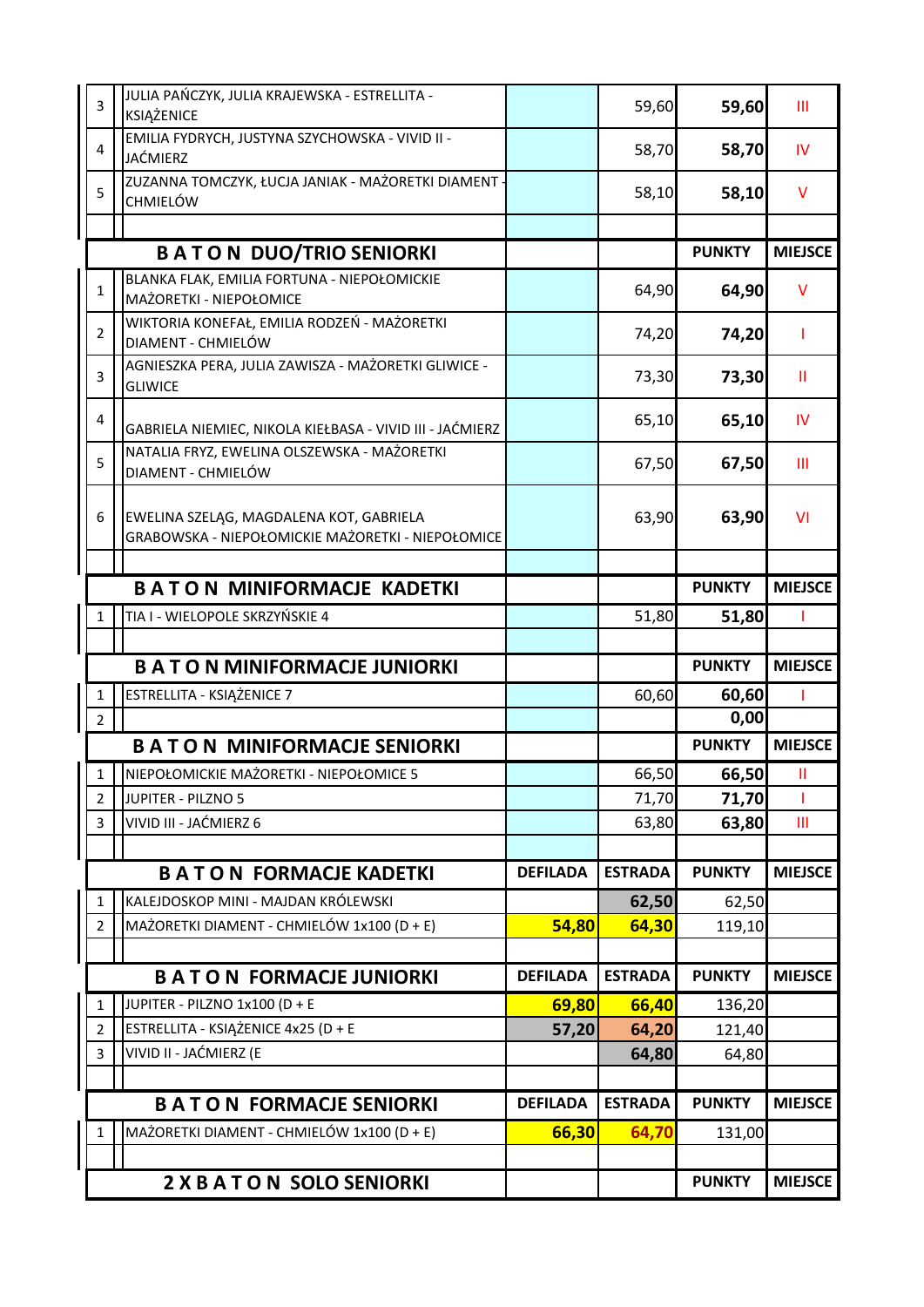| $\mathbf{1}$            | AGNIESZKA PERA - MAŻORETKI GLIWICE - GLIWICE                          |                 | 78,60          | 78,60         |                |
|-------------------------|-----------------------------------------------------------------------|-----------------|----------------|---------------|----------------|
|                         |                                                                       |                 |                |               |                |
|                         | <b>SOLO TWIRLING JUNIORKI</b>                                         |                 |                | <b>PUNKTY</b> | <b>MIEJSCE</b> |
| 1                       | PAULINA MIKOŁAJEC - ESTRELLITA - KSIĄŻENICE                           |                 | 60,60          | 60,60         |                |
|                         |                                                                       |                 |                |               |                |
|                         | <b>SOLO TWIRLING SENIORKI</b>                                         |                 |                | <b>PUNKTY</b> | <b>MIEJSCE</b> |
| $\mathbf{1}$            | EMILIA RODZEŃ - MAŻORETKI DIAMENT - CHMIELÓW                          |                 | 70,40          | 70,40         | Ш              |
| $\overline{2}$          | MARTYNA RĘDZIO - FORTIS - JEŻOWE                                      |                 | 59,30          | 59,30         | IV.            |
| 3                       | AGNIESZKA PERA - MAŻORETKI GLIWICE - GLIWICE                          |                 | 82,20          | 82,20         | T              |
| 4                       | OLIWIA LEPIANKA - FORTIS - JEŻOWE                                     |                 | 58,30          | 58,30         | V              |
| 5                       | NATALIA FRYZ - MAŻORETKI DIAMENT - CHMIELÓW                           |                 | 65,30          | 65,30         | Ш              |
|                         |                                                                       |                 |                |               |                |
|                         |                                                                       |                 |                |               |                |
|                         | <b>POM POM</b>                                                        |                 |                |               |                |
|                         | POM POM SOLO KADETKI                                                  | <b>DEFILADA</b> | <b>ESTRADA</b> | <b>PUNKTY</b> | <b>MIEJSCE</b> |
| 1                       | OLIWIA BABIAK - FITNESKA CHEER - TARNOBRZEG                           |                 | 56,00          | 56,00         | Ш              |
| $\overline{2}$          | AMELIA CIŹLA - FITNESKA CHEER - TARNOBRZEG                            |                 | 57,30          | 57,30         |                |
|                         |                                                                       |                 |                |               |                |
| 3                       | JAGODA NAWROCKA - FITNESKA CHEER - TARNOBRZEG                         |                 | 52,90          | 52,90         | IV             |
| 4                       | ZUZANNA FIRLEJ - FITNESKA CHEER - TARNOBRZEG                          |                 | 53,30          | 53,30         | Ш              |
|                         |                                                                       |                 |                |               |                |
|                         | <b>POM POM SOLO JUNIORKI</b>                                          |                 |                | <b>PUNKTY</b> | <b>MIEJSCE</b> |
| $\mathbf{1}$            | KACPER MACIOŁEK - ANTURJA - SKRZYSZÓW                                 |                 | 49,00          | 49,00         | VI             |
| $\overline{2}$          | PAULINA MIKOŁAJEC - ESTRELLITA - KSIĄŻENICE                           |                 | 69,20          | 69,20         | T              |
| 3                       | MAGDALENA BACHÓRZ - ANTURJA - SKRZYSZÓW                               |                 | 63,20          | 63,20         | $\mathbf{I}$   |
| 4                       | KAROLINA CHLEBDA - INTOX GOLD - DOBCZYCE                              |                 | 61,80          | 61,80         | IV             |
| 5                       | KATARZYNA KURGAN - ANTURJA - SKRZYSZÓW                                |                 | 62,60          | 62,60         | Ш              |
| 6                       | LENA FERDEK - INTOX GOLD - DOBCZYCE                                   |                 | 59,30          | 59,30         | V              |
|                         |                                                                       |                 |                |               |                |
|                         | POM POM SOLO SENIORKI                                                 |                 |                | <b>PUNKTY</b> | <b>MIEJSCE</b> |
| 1                       | GABRIELA GRZYB - IMAGE DANCE - PUSTKÓW - OSIEDLE                      |                 | 61,70          | 61,70         | <b>VI</b>      |
| $\overline{2}$          | ZUZANNA BACHÓRZ - ANTURJA - SKRZYSZÓW                                 |                 | 63,60          | 63,60         | Ш              |
| 3                       | OLIWIA LEPIANKA - FORTIS - JEŻOWE                                     |                 | 58,20          | 58,20         | IX             |
| $\overline{\mathbf{4}}$ | OLIWIA NIEMIEC - VIVID III - JAĆMIERZ                                 |                 | 69,70          | 69,70         | T              |
| 5                       | MARTYNA RĘDZIO - FORTIS - JEŻOWE                                      |                 | 60,80          | 60,80         | VIII           |
| 6                       | GABRIELA NIEMIEC - VIVID III - JAĆMIERZ                               |                 | 68,90          | 68,90         | Ш              |
| $\overline{7}$          | NATALIA KIPA - ANTURJA - SKRZYSZÓW                                    |                 | 62,40          | 62,40         | V              |
| 8                       | NIKOLA KIEŁBASA - VIVID III - JAĆMIERZ                                |                 | 63,10          | 63,10         | IV.            |
| 9                       | MAGDALENA KWAŚNIK - FORTIS - JEŻOWE                                   |                 | 61,30          | 61,30         | VII            |
|                         |                                                                       |                 |                |               |                |
|                         | POM POM DUO/TRIO KADETKI                                              |                 |                | <b>PUNKTY</b> | <b>MIEJSCE</b> |
| 1                       | MAJA SOKÓŁ, MARIA KOLBUSZ - IMAGE DANCE - PUSTKÓW -<br><b>OSIEDLE</b> |                 | 71,20          | 71,20         |                |
|                         |                                                                       |                 |                |               |                |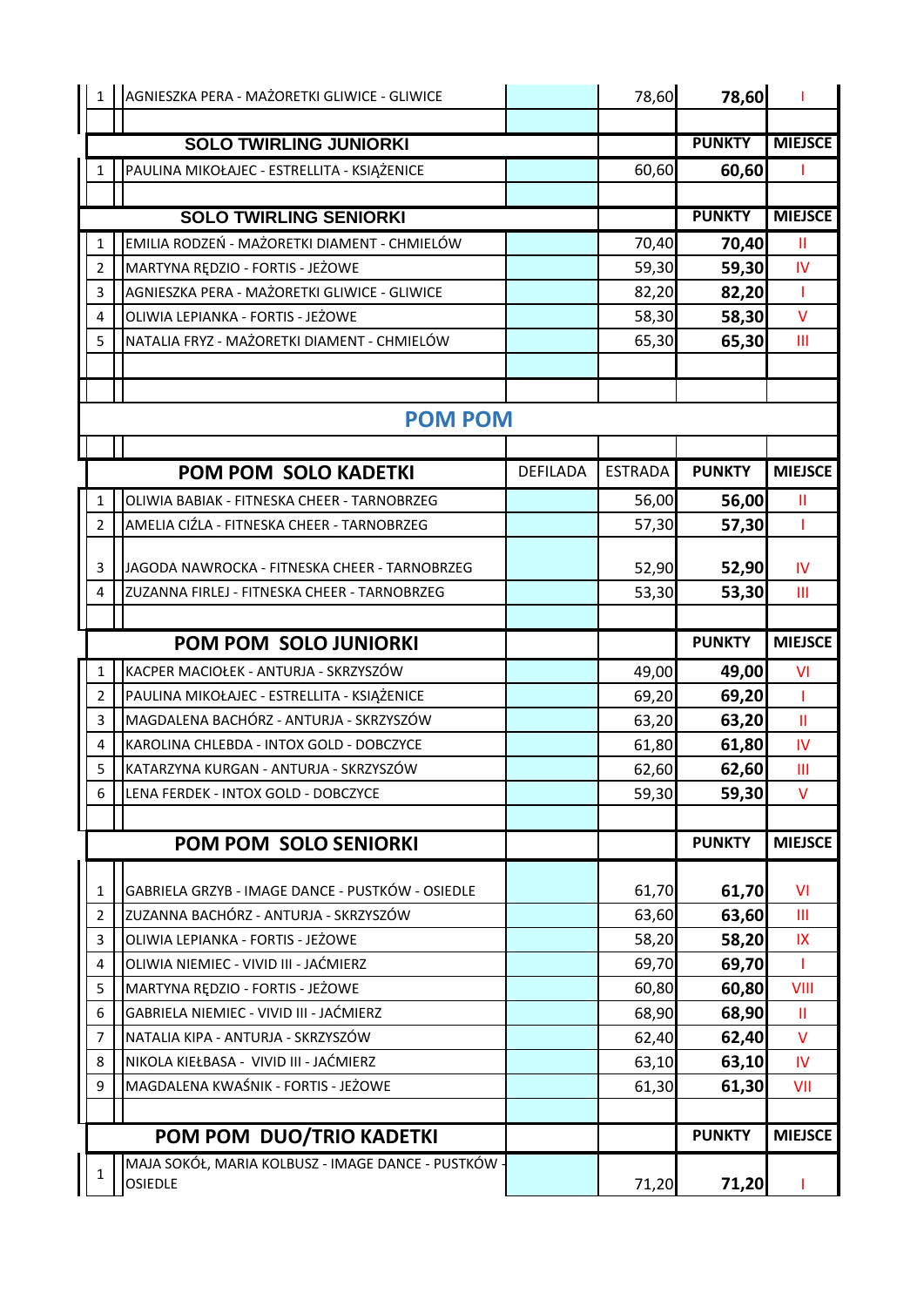| $\overline{2}$                 | ZUZANNA FIRLEJ, AMELIA CIŹLA - FITNESKA CHEER -<br><b>TARNOBRZEG</b>            |                 | 61,70          | 61,70          | Ш              |
|--------------------------------|---------------------------------------------------------------------------------|-----------------|----------------|----------------|----------------|
|                                | IGOR MAŁENCZUK, OLIWIA BIESTEK, ADRIANA KAMAJ -                                 |                 |                |                |                |
| 3                              | PASJA - PUSTKÓW - OSIEDLE                                                       |                 | 61,20          | 61,20          | IV.            |
| $\overline{4}$                 | IGA KACZMAREK, MARTYNA KURAŚ - FITNESKA CHEER -                                 |                 |                |                |                |
|                                | <b>TARNOBRZEG</b>                                                               |                 | 64,60          | 64,60          | Ш.             |
| 5                              | LILIANA BOROWSKA, OLIWIA GRELA - INCANTO - RZESZÓW                              |                 | 59,60          | 59,60          | v              |
|                                |                                                                                 |                 |                |                |                |
|                                | POM POM DUO/TRIO JUNIORKI                                                       |                 |                | <b>PUNKTY</b>  | <b>MIEJSCE</b> |
| $\mathbf{1}$                   | JANA SIKORA, ZUZANNA SKICKA, WIKTORIA SITARZ -<br><b>INCANTO - RZESZÓW</b>      |                 | 65,40          | 65,40          | Ш              |
| $\overline{2}$                 | KAROLINA CHLEBDA, EMILIA WOŹNIAK - INTOX GOLD -<br><b>DOBCZYCE</b>              |                 | 61,00          | 61,00          | Ш              |
| 3                              | OLIWIA RÓŻAŃSKA, ANNA MOSIOR - ANTURJA -                                        |                 | 65,50          | 65,50          |                |
|                                | <b>SKRZYSZÓW</b>                                                                |                 |                |                |                |
|                                |                                                                                 |                 |                | <b>PUNKTY</b>  | <b>MIEJSCE</b> |
|                                | POM POM MINIFORMACJE KADETKI                                                    |                 |                |                |                |
| 1                              | IMAGE DANCE - PUSTKÓW - OSIEDLE 6                                               |                 | 57,50          | 57,50          |                |
|                                | POM POM FORMACJE KADETKI                                                        | <b>DEFILADA</b> | <b>ESTRADA</b> | <b>PUNKTY</b>  | <b>MIEJSCE</b> |
| 1                              | INTOX AMIS - DOBCZYCE (E                                                        |                 | 62,00          | 62,00          |                |
| $\overline{2}$                 | <b>INTOX STARS - DOBCZYCE (E</b>                                                |                 | 61,20          | 61,20          |                |
|                                |                                                                                 |                 |                |                |                |
|                                |                                                                                 |                 |                |                |                |
|                                | <b>POM POM FORMACJE JUNIORKI</b>                                                | <b>DEFILADA</b> | <b>ESTRADA</b> | <b>PUNKTY</b>  | <b>MIEJSCE</b> |
| $\mathbf{1}$                   | ANTURJA - SKRZYSZÓW (E                                                          |                 | 61,70          | 61,70          |                |
| $\overline{2}$                 | KALEJDOSKOP - MAJDAN KRÓLEWSKI (E                                               |                 | 63,70          | 63,70          |                |
| 3                              | <b>INTOX GOLD - DOBCZYCE (E</b>                                                 |                 | 65,20          | 65,20          |                |
|                                |                                                                                 |                 |                |                |                |
|                                | POM POM FORMACJE SENIORKI                                                       | <b>DEFILADA</b> | <b>ESTRADA</b> | <b>PUNKTY</b>  | <b>MIEJSCE</b> |
| $\mathbf{1}$                   | ANTURJA - SKRZYSZÓW (E                                                          |                 | 64,10          | 64,10          |                |
|                                |                                                                                 |                 |                |                |                |
|                                |                                                                                 |                 |                |                |                |
|                                | <b>FLAGA</b>                                                                    |                 |                |                |                |
|                                | <b>FLAGA SOLO KADETKI</b>                                                       | <b>DEFILADA</b> | <b>ESTRADA</b> | <b>PUNKTY</b>  | <b>MIEJSCE</b> |
| 1                              | ANETA JAKUBCZYK - ESTRELLITA - KSIĄŻENICE                                       |                 | 56,40          | 56,40          |                |
|                                |                                                                                 |                 |                |                |                |
|                                | <b>FLAGA SOLO JUNIORKI</b>                                                      |                 |                | <b>PUNKTY</b>  | <b>MIEJSCE</b> |
| 1                              | JUSTYNA SZYCHOWSKA - VIVID II - JAĆMIERZ                                        |                 | 56,70          | 56,70          |                |
|                                |                                                                                 |                 |                |                |                |
|                                | <b>FLAGA SOLO SENIORKI</b>                                                      |                 |                | <b>PUNKTY</b>  | <b>MIEJSCE</b> |
|                                | WERONIKA WESOŁOWSKA - NIEPOŁOMICKIE MAŻORETKI -                                 |                 |                |                |                |
| $\mathbf{1}$                   | NIEPOŁOMICE                                                                     |                 | 70,60          | 70,60          | Ш              |
| $\overline{2}$<br>$\mathbf{3}$ | JULIA REBISZ - MAŻORETKI DIAMENT - CHMIELÓW<br>MARTYNA RĘDZIO - FORTIS - JEŻOWE |                 | 71,90<br>66,10 | 71,90<br>66,10 | L<br>IV        |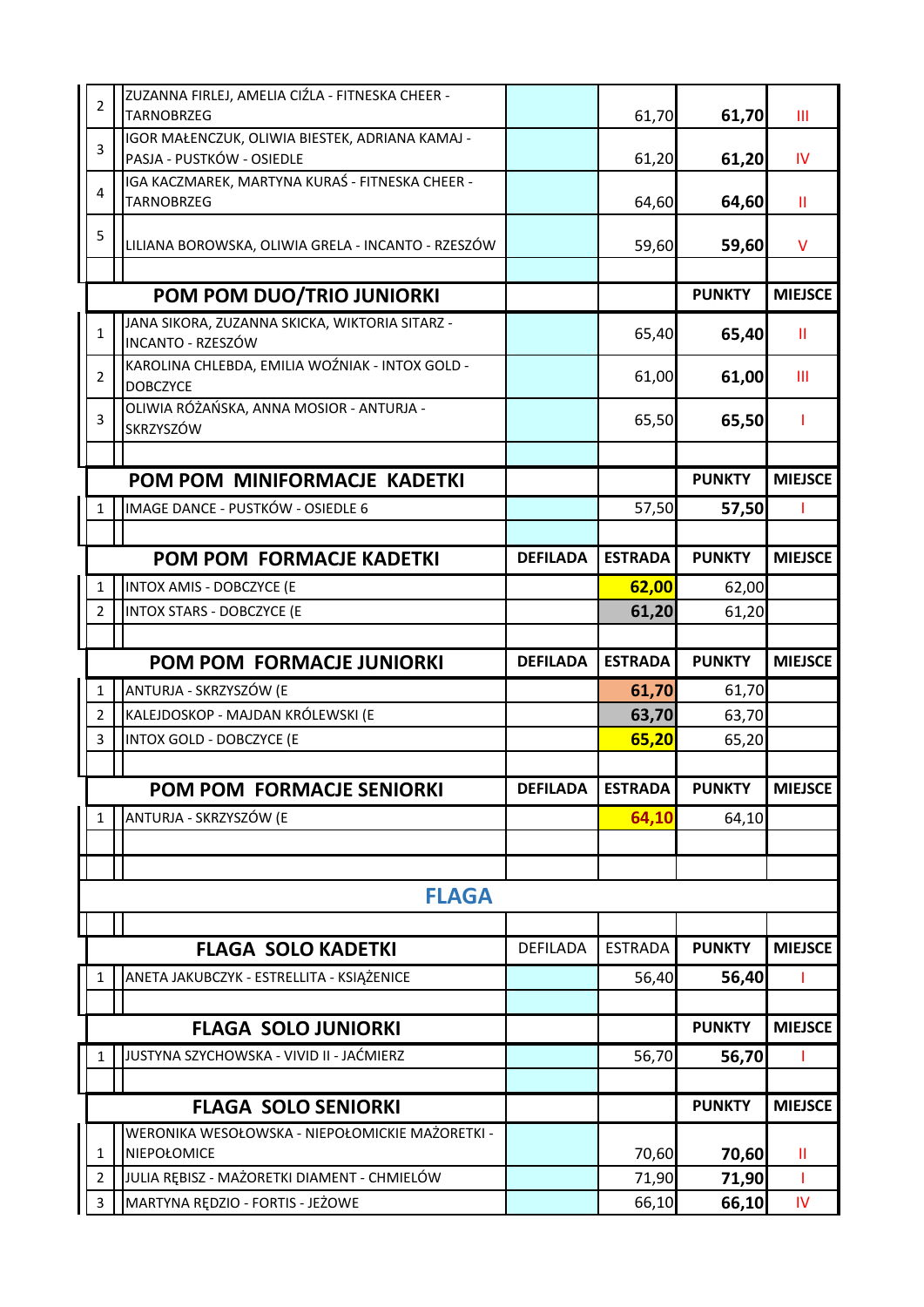| 4              | OLIWIA NIEMIEC - VIVID III - JAĆMIERZ                                                          |                 | 69,60          | 69,60         | Ш              |
|----------------|------------------------------------------------------------------------------------------------|-----------------|----------------|---------------|----------------|
|                |                                                                                                |                 |                |               |                |
|                | <b>FLAGA DUO/TRIO JUNIORKI</b>                                                                 |                 |                | <b>PUNKTY</b> | <b>MIEJSCE</b> |
| 1              | JULIA PAŃCZYK, ANETA JAKUBCZYK - ESTRELLITA -<br>KSIĄŻENICE                                    |                 | 52,90          | 52,90         |                |
|                |                                                                                                |                 |                |               |                |
|                | <b>FLAGA DUO/TRIO SENIORKI</b>                                                                 |                 |                | <b>PUNKTY</b> | <b>MIEJSCE</b> |
|                |                                                                                                |                 |                |               |                |
| $\mathbf{1}$   | WERONIKA WESOŁOWSKA, OLIWIA BUDEK, MARCELINA<br>WANDAS - NIEPOŁOMICKIE MAŻORETKI - NIEPOŁOMICE |                 | 69,20          | 69,20         |                |
| $\overline{2}$ | AMELIA KURNIK, JULIA SPANU, NATALIA HYDZIK - VIVID III -                                       |                 | 63,70          | 63,70         | Ш              |
|                | <b>JAĆMIERZ</b>                                                                                |                 |                |               |                |
|                |                                                                                                |                 |                | <b>PUNKTY</b> | <b>MIEJSCE</b> |
|                | <b>FLAGA MINIFORMACJE JUNIORKI</b>                                                             |                 |                |               |                |
| 1              | VIVID II - JAĆMIERZ 4                                                                          |                 | 55,40          | 55,40         |                |
|                | <b>FLAGA MINIFORMACJE SENIORKI</b>                                                             |                 |                | <b>PUNKTY</b> | <b>MIEJSCE</b> |
| 1              | <b>FORTIS - JEŻOWE 5</b>                                                                       |                 | 60,70          | 60,70         | Ш              |
| $\overline{2}$ | JUPITER - PILZNO 5                                                                             |                 | 69,40          | 69,40         | L              |
| 3              | VIVID III - JAĆMIERZ 6                                                                         |                 | 56,80          | 56,80         | IV             |
| 4              | NIEPOŁOMICKIE MAŻORETKI - NIEPOŁOMICE 7                                                        |                 | 59,10          | 59,10         | Ш              |
|                |                                                                                                |                 |                |               |                |
|                | <b>FLAGA FORMACJE JUNIORKI</b>                                                                 | <b>DEFILADA</b> | <b>ESTRADA</b> | <b>PUNKTY</b> | <b>MIEJSCE</b> |
| 1              | JUPITER - PILZNO (E                                                                            |                 | 66,80          | 66,80         |                |
|                |                                                                                                |                 |                |               |                |
|                |                                                                                                |                 |                |               |                |
|                | <b>BUŁAWA I MAŻORETKI KLASYCZNE</b>                                                            |                 |                |               |                |
|                |                                                                                                |                 |                |               |                |
|                | <b>BUŁAWA SOLO JUNIORKI</b>                                                                    | <b>DEFILADA</b> | <b>ESTRADA</b> | <b>PUNKTY</b> | <b>MIEJSCE</b> |
| 1              | JULIA ZAWISZA - MAŻORETKI GLIWICE - GLIWICE                                                    |                 | 75,10          | 75,10         |                |
|                | <b>BUŁAWA SOLO SENIORKI</b>                                                                    |                 |                | <b>PUNKTY</b> | <b>MIEJSCE</b> |
|                |                                                                                                |                 |                |               |                |
| $\mathbf{1}$   | JOANNA JURCZYŃSKA - INCANTO - RZESZÓW (Grand Senior)                                           |                 | 66,80          | 66,80         |                |
|                | ANGELIKA TOPOREK - MAŻORETKI MŁODZIEŻOWEJ                                                      |                 |                |               |                |
| $\overline{2}$ | ORKIESTRY DĘTEJ MIASTA ZWOLENIA - ZWOLEŃ (Grand<br>Senior)                                     |                 | 64,20          | 64,20         | Ш              |
|                |                                                                                                |                 |                |               |                |
|                | <b>MAŻORETKI KLASYCZNE KADETKI</b>                                                             | <b>DEFILADA</b> | <b>ESTRADA</b> | <b>PUNKTY</b> | <b>MIEJSCE</b> |
| 1              | MIGOTKI - KOŁACZYCE (E                                                                         |                 | 54,30          | 54,30         |                |
|                |                                                                                                |                 |                |               |                |
|                | <b>MAŻORETKI KLASYCZNE JUNIORKI</b>                                                            | <b>DEFILADA</b> | <b>ESTRADA</b> | <b>PUNKTY</b> | <b>MIEJSCE</b> |
|                |                                                                                                |                 |                |               |                |
| $\mathbf{1}$   | MAŻORETKI NIŻAŃSKIEGO CENTRUM KULTURY "SOKÓŁ" -<br>NISKO (E                                    |                 | 62,80          | 62,80         |                |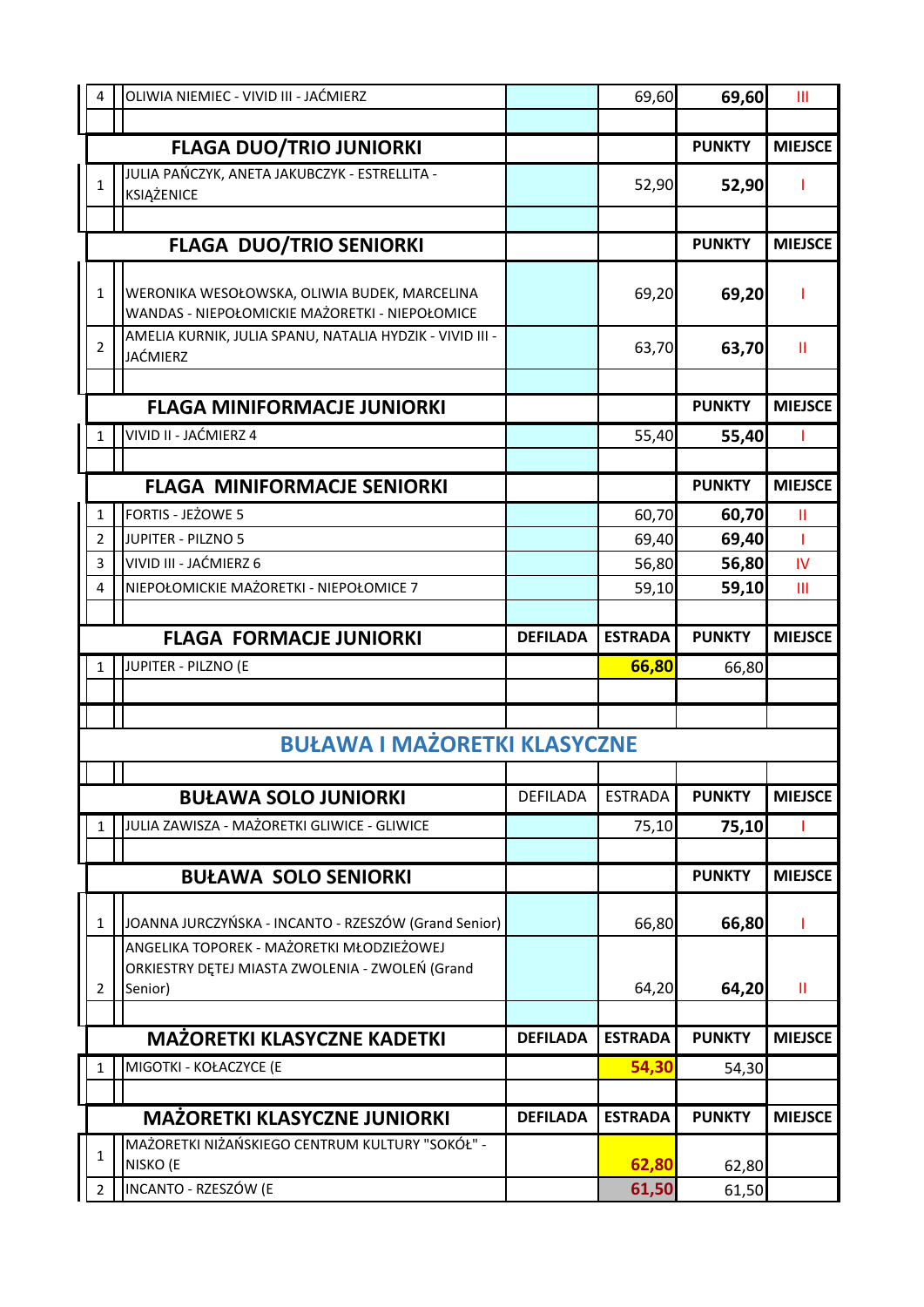|                | <b>MAŻORETKI KLASYCZNE SENIORKI</b>                                             | <b>DEFILADA</b> | <b>ESTRADA</b> | <b>PUNKTY</b> | <b>MIEJSCE</b> |
|----------------|---------------------------------------------------------------------------------|-----------------|----------------|---------------|----------------|
| 1              | FORTIS - JEŻOWE 4x25 (D + E)                                                    | 63,00           | 65,20          | 128,20        |                |
| 2              | VIVID III - JAĆMIERZ (E                                                         |                 | 63,90          | 63,90         |                |
| 3              | MAŻORETKI MŁODZIEŻOWEJ ORKIESTRY DĘTEJ MIASTA<br>ZWOLENIA - ZWOLEŃ 4x25 (D + E) | 69,80           | 73,10          | 142,90        |                |
|                |                                                                                 |                 |                |               |                |
|                |                                                                                 |                 |                |               |                |
|                | <b>MIX</b>                                                                      |                 |                |               |                |
|                |                                                                                 |                 |                |               |                |
|                | <b>MIX MINIFORMACJE SENIORKI</b>                                                | DEFILADA        | <b>ESTRADA</b> | <b>PUNKTY</b> | <b>MIEJSCE</b> |
| 1              | NIEPOŁOMICKIE MAŻORETKI - NIEPOŁOMICE 7                                         |                 | 59,70          | 59,70         | $\mathbf{III}$ |
| 2              | <b>JUPITER - PILZNO 5</b>                                                       |                 | 68,30          | 68,30         | $\mathbf{II}$  |
| 3              | VIVID III - JAĆMIERZ 6                                                          |                 | 68,80          | 68,80         | T              |
|                |                                                                                 |                 |                |               |                |
|                | <b>DUO/TRIO MIX SENIORKI</b>                                                    |                 |                | <b>PUNKTY</b> | <b>MIEJSCE</b> |
| 1              | PAULINA MIKOŁAJEC, MARTYNA KWOSKA - ESTRELLITA -<br>KSIĄŻENICE                  |                 | 61,40          | 61,40         |                |
|                |                                                                                 |                 |                |               |                |
|                |                                                                                 |                 |                |               |                |
|                | <b>SHOW</b>                                                                     |                 |                |               |                |
|                |                                                                                 |                 |                |               |                |
|                | <b>SHOW FORMACJE KADETKI</b>                                                    |                 | <b>ESTRADA</b> | <b>PUNKTY</b> | <b>MIEJSCE</b> |
| 1              | IMAGE DANCE - PUSTKÓW - OSIEDLE                                                 |                 | 65,00          | 65,00         |                |
|                |                                                                                 |                 |                |               |                |
|                | <b>SHOW FORMACJE SENIORKI</b>                                                   |                 |                | <b>PUNKTY</b> | <b>MIEJSCE</b> |
| 1              | IMAGE DANCE - PUSTKÓW - OSIEDLE                                                 |                 | 65,80          | 65,80         |                |
| $\overline{2}$ | FORTIS - JEŻOWE "JESTEŚMY JEDNOŚCIĄ"                                            |                 | 48,60          | 48,60         | Ш              |
|                |                                                                                 |                 |                |               |                |
|                | <b>SHOW FORMACJE PRZEDSZKOLAKI</b>                                              |                 |                | <b>PUNKTY</b> | <b>MIEJSCE</b> |
|                | IMAGE DANCE - PUSTKÓW - OSIEDLE                                                 |                 | 54,90          | 54,90         |                |
|                |                                                                                 |                 |                |               |                |